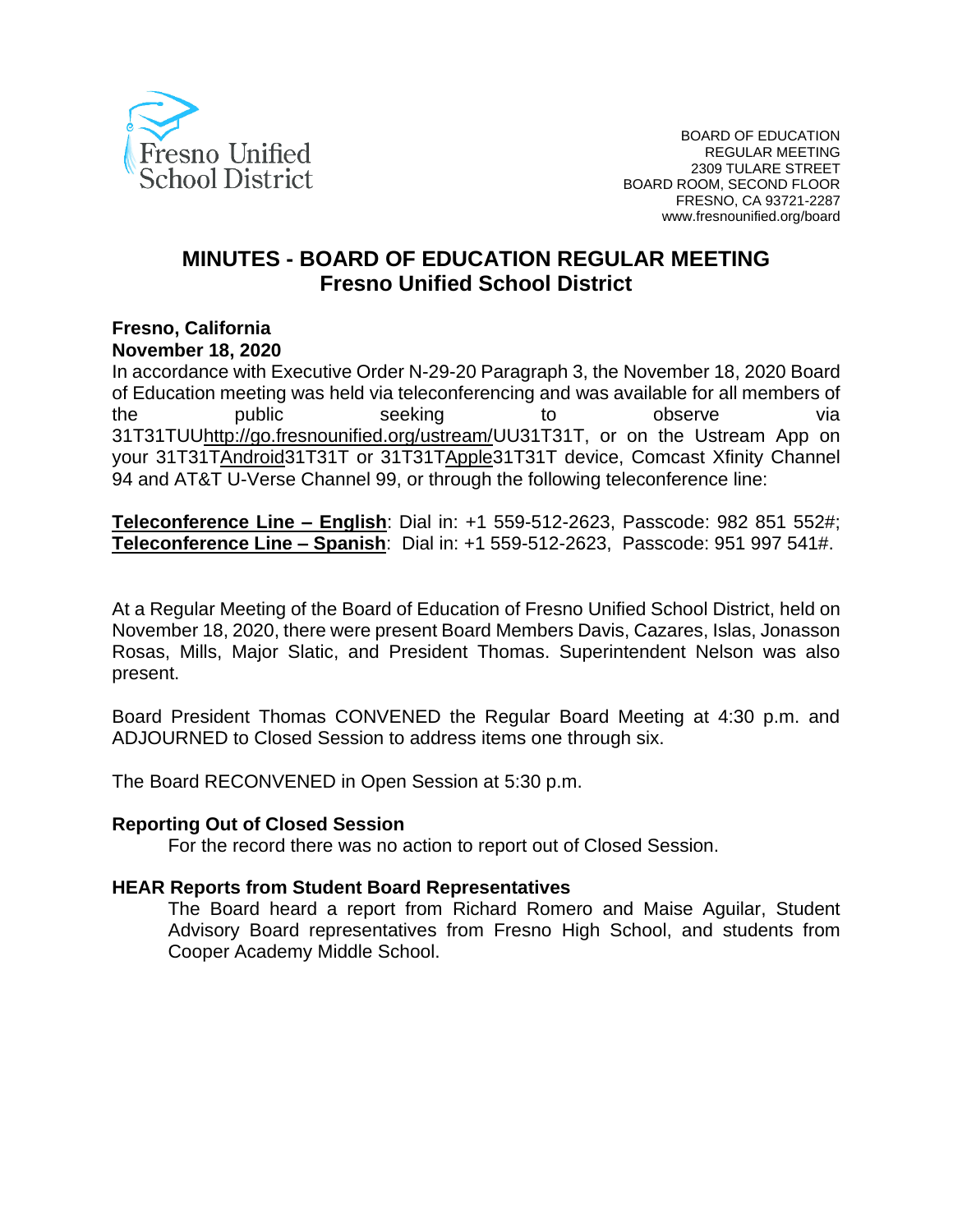# **HEAR Report from Superintendent**

- Shared our county has moved back to the purple tier. For our work in returning students to in-person learning, this does not currently change anything in what we are doing with small cohorts on campuses or in-person assessments that are being provided. However, it does make the wait longer until we reach the orange or "moderate" tier, which is the tier we believe is the best time to start phasing back our in-person learning safely.
- Stated earlier today we held a town hall with our teachers and site leaders to share updates to our second semester of learning and what an eventual return to school could look like. We'll be providing the same information to our parents, students and community tomorrow evening in a virtual town hall from 6:00 p.m.- 8:00 p.m. You can join live at tinyurl.com/FUSDCommunityTownHall, at go.fresnounified.org/ustream, or live on our Fresno Unified Facebook Page. To interact in our Q&A session and have the option to select English, Spanish or Hmong captions please join through the tinyurl.com/FUSDCommunityTownHall link. You can find the links and more information on our website and our social media pages. Following the town hall, elementary parents will receive a survey on Friday to share their intent to send their child back to in-person learning when we reach the orange tier and their preference on potential cohort schedules. Keep an eye on your School Messengers, Rapid Alert texts and announcements through our website and social media.
- Thanked sponsors and contributors who made our IPledge Run/Walk for the Class of 2021 such a success. With contributions we are proud to announce we raised \$50,125 for our Fresno Unified Scholarship Fund. That is a huge feat and I could not be more grateful for our community showing up for kids at this time. These dollars go straight to supporting scholarships for our graduating seniors, and your support is going to make a huge difference for our Class of 2021 scholarship recipients.
- Reminded parents and students that all transfer applications are due by December 1. If you have questions or need assistance, please contact our transfers office at Transfersoffice@fresnounified.org or at (559) 248-7538.
- Reached out to everyone to make sure you tune in to ABC30 on Sunday, November 22 at 6:30 p.m. for the Fresno County Educator of the Year Awards. Two of our own Fresno Unified family members are nominated and we are so proud of them. Best of luck and our sincerest gratitude to both Rebecca Wheeler and Annette Montague. We will be watching and rooting you both on.
- Reminded Fresno Unified staff of a few upcoming deadlines. First, nominations for Excellence in Education awards closes this Friday, November 20. Second, open enrollment for benefits ends on November 30 so make sure to go through your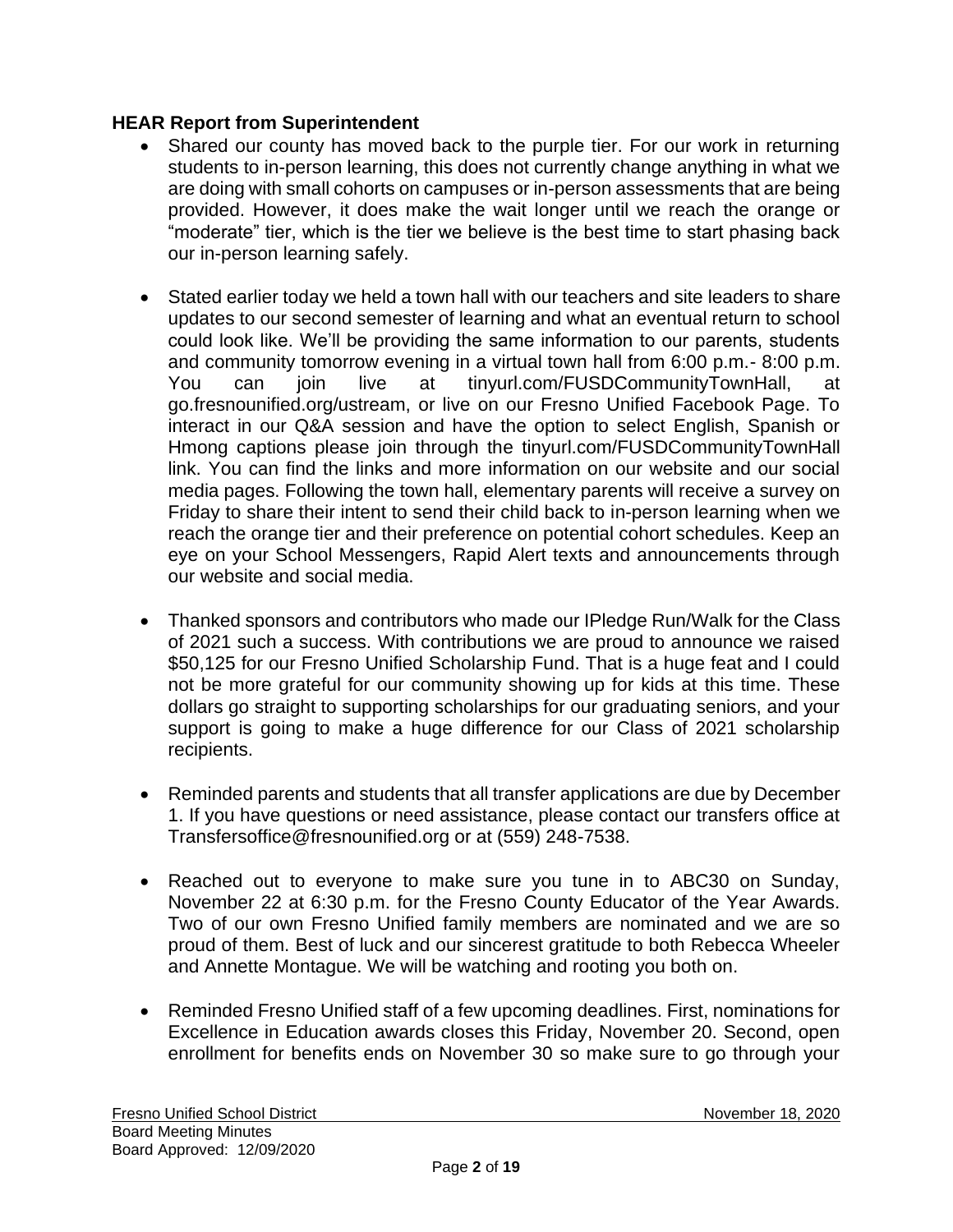materials from our benefits department, ask any questions you need, and get your changes in before deadline. Also, we are currently accepting applications for our Teacher Residency Program until November 30. If you are interested in obtaining your credential, please make sure you get your application in before the deadline. If you have questions, please reach out to Amy Bennet or Jeanna Perry.

• Shared that as he mentioned at the last board meeting, councilmember Luis Chavez was instrumental in the renaming of Lane Avenue in front of Sunnyside High School to Tim Liles Way. A short video of the event was shared.

## **BOARD/SUPERINTENDENT COMMUNICATION**

**Member Major Slatic** – Referenced Board Communication SL2, Comprehensive Sexual Health Education Information, dated November 06, 2020, and stated he did not receive attachment to communication. Referenced a message received regarding the two-week shutdown of the Bullard Cheer Squad, shared that several parents told him they had not been notified of the shut-down; requested answer this week, as to if parents were notified.

**Member Mills** – Wished everyone a safe and Happy Thanksgiving. Encouraged everyone to follow health department guidelines.

**Member Islas** – Wished everyone a safe Thanksgiving. Shared the importance of COVID-19 testing and self-quarantining if a person has been exposed. Shout out to McLane Region for working in partnership with 7 Eleven to recognize 156 students for earning a 4.0 GPA during distance learning in Quarter 1. Shout out to Leavenworth for their virtual gratitude week.

**Member Jonasson Rosas** – Thanked staff for the board communication pertaining to Medicare reimbursement, but shared concern the communication did not contain all the information requested. Requested staff to create log of Board Member requests. Additionally, would like guidelines pertaining to what type of information is reported to Board Members and when it is communicated. Requested staff to revisit when press conferences and media events are scheduled, who gets asked and when calendared.

**Member Davis** – Thanked the Superintendent, Board President Thomas, and Board Member Cazares for attending the Tim Liles Way event. Requested student voice be included in the district's mission and goals.

**Board President Thomas** –. Encouraged people to stay engaged and safe during the holidays. Shared information regarding free turkey giveaways. Thanked staff for developing a Winter Session for students.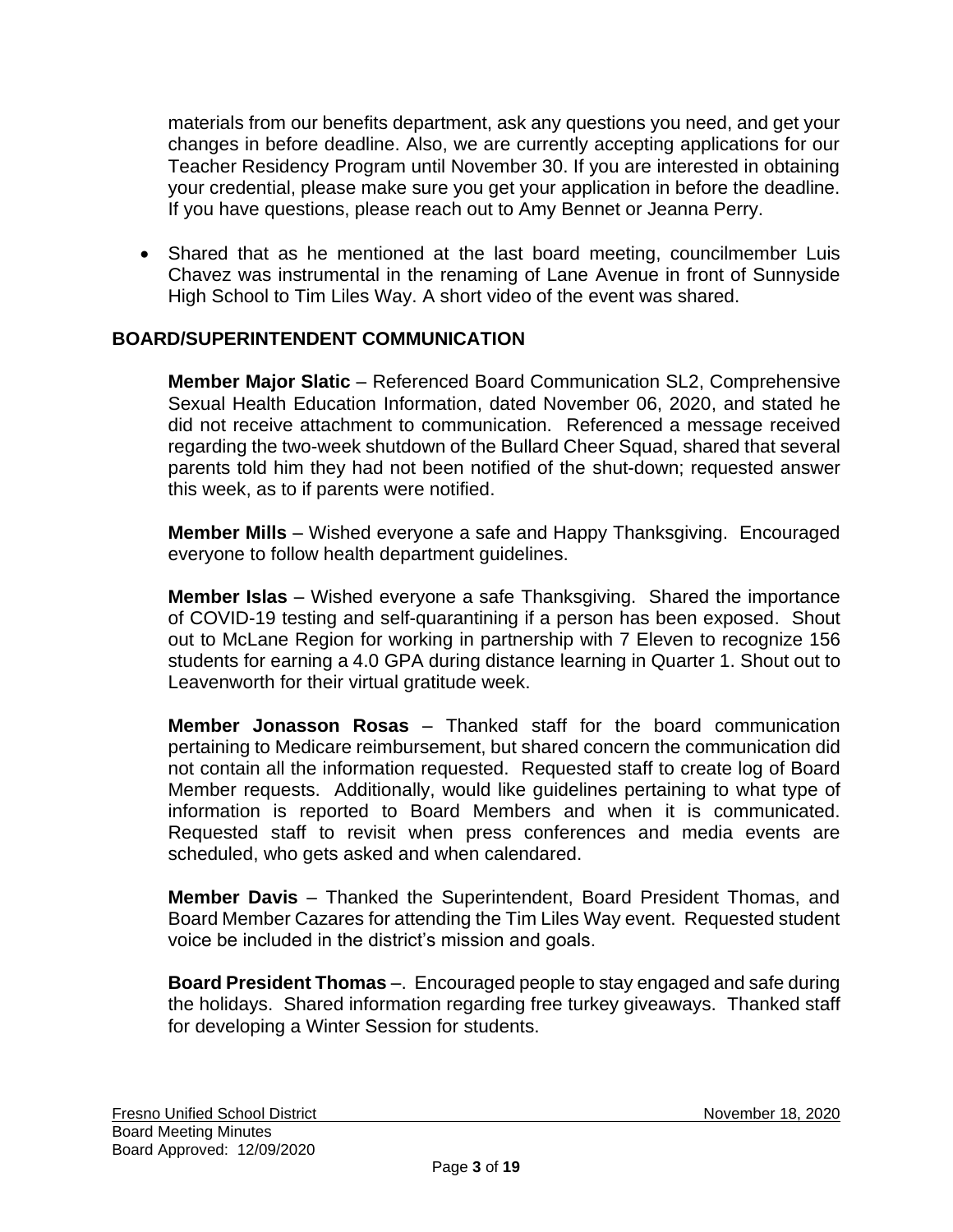# **OPPROTUNITY FOR PUBLIC COMMENT ON CONSENT AGENDA ITEMS**

The Board received zero submissions for public comment for items on the Consent Agenda.

On a motion by Board Clerk Davis, seconded by Board Member Mills, the Consent Agenda was approved by a roll call vote of 7-0-0-0 as follows: AYES: Board Members: Cazares, Davis, Islas, Jonasson Rosas, Mills, Major Slatic, and Board President Thomas.

## **A. CONSENT AGENDA**

- **A-1, APPROVE Personnel List APPROVED as recommended**, the Personnel List, Appendix A, as submitted.
- **A-2, APPROVE Minutes from Prior Meeting APPROVED as recommended**, the draft minutes from the November 04, 2020 Regular Board Meeting.
- **A-3, APPROVE and ADOPT Revised Job Description for Deputy Superintendent (General) APPROVED and ADOPTED as recommended**, the job description of Deputy Superintendent (General).
- **A-4, APPROVE Position and ADOPT Job Description Chief Financial Officer APPROVED and ADOPTED as recommended**, the job description of Chief Financial Officer
- **A-5, APPROVE Position and ADOPT Job Description for Manager I (General) APPROVED and ADOPTED as recommended**, the job description of Manager I (General).
- **A-6, APPROVE Position and ADOPT Job Description for Noon Time Assistant APPROVED and ADOPTED as recommended**, the job description of Noon Time Assistant.
- **A-7, APPROVE Agreement with California Office to Reform Education (CORE) for Shared Principal II Services by Maria Lynn Rocha Salazar as a Fresno Unified School District Employee on Loan to CORE APPROVED as recommended**, an agreement between Fresno Unified School District and the California Office to Reform Education for the shared services of Principal II, Maria Lynn Rocha Salazar.
- **A-8, APPROVE Contract Renewal with Marsh & McLennan Agency APPROVED as recommended**, a contract renewal with Marsh & McLennan Agency to provide health plan consulting services to the Joint Health Management Board.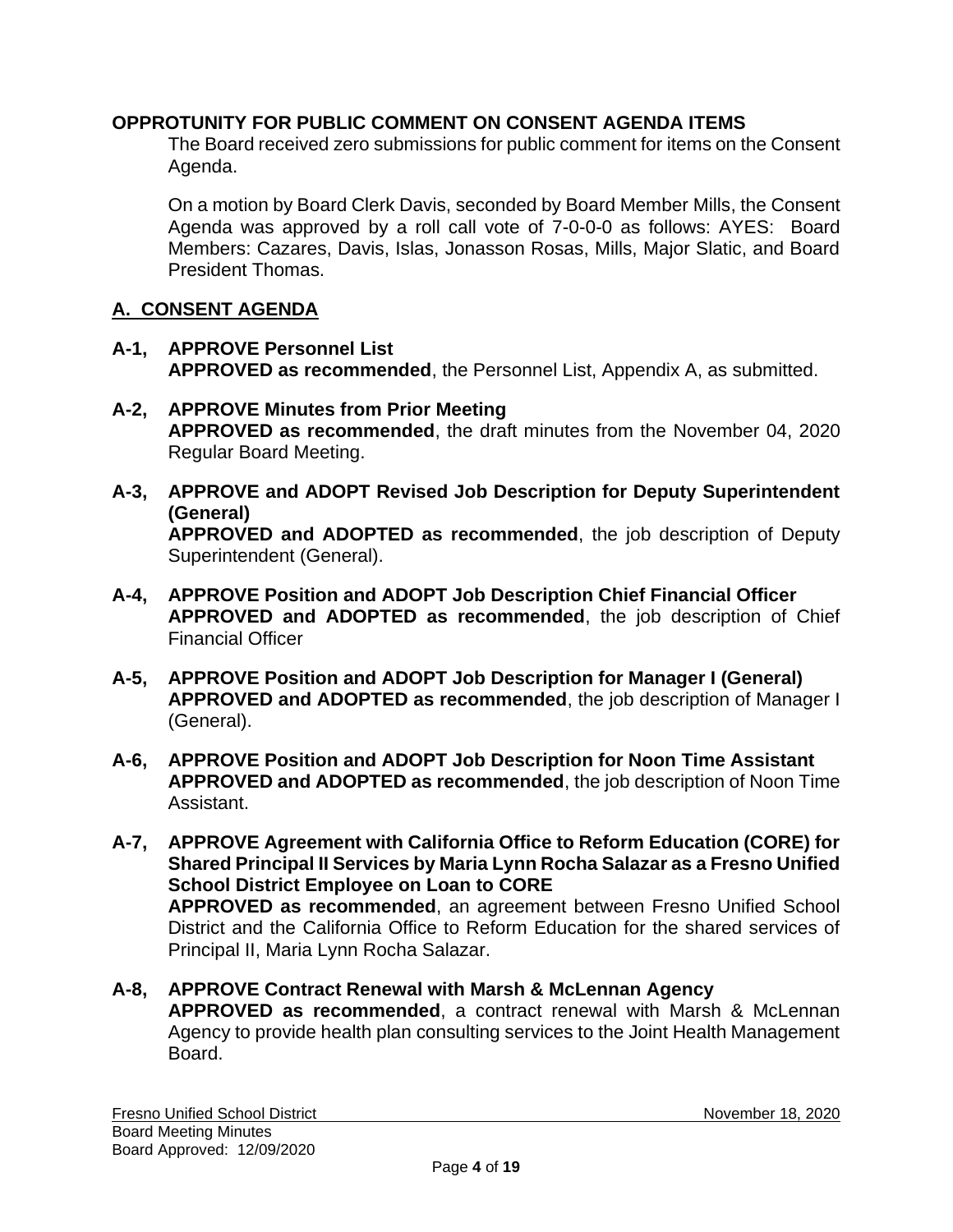**A-9, APPROVE Agreement with United Health Centers of the San Joaquin Valley to Operate a School Health and Wellness Center at Juan Felipe Herrera Elementary School APPROVED as recommended**, an agreement with United Health Centers of the

San Joaquin Valley to operate a health and wellness center at Herrera Elementary School.

- **A-10, APPROVE Agreements Related to Edison High School Solar Energy Project: (A) Fresno Irrigation District Revocable License Encroachment Agreement and (B) Amendment to Energy Services Agreement with Forefront Power APPROVED as recommended**, two contracts related to the Edison High School Solar Energy Project, implementation of which was approved by the Board in December 2017.
- **A-11, APPROVE Award of Bid 21-10, Ewing Elementary School Early Learning Building Construction and Parking Lot Improvements APPROVED as recommended**, information on Bid 21-10, for construction of a new early learning complex at Ewing Elementary School.
- **A-12, APPROVE Award of Bid 21-11, Edison High School Gymnasium Addition APPROVED as recommended**, information on Bid 21-11, to add a new 15,000 square foot practice gymnasium onto the existing gym at Edison High School.
- **A-13, APPROVE Award of Bid 21-12 Sections A and B, Gymnasium Scoreboard Replacement for Hamilton K-8: Ahwahnee, Computech, Cooper, Fort Miller, Kings Canyon, Scandinavian, Sequoia, Tehipite, Tenaya, Terronez, Tioga, Wawona, and Yosemite Middle Schools**

**APPROVED as recommended**, information on Bid 21-12 Sections A and B, to provide upgraded electronic scoreboards and shot clocks in the gymnasiums at Ahwahnee, Computech, Cooper, Fort Miller, Hamilton, Kings Canyon, Scandinavian, Sequoia, Tehipite, Tenaya, Terronez, Tioga, Wawona and Yosemite.

**A-14, APPROVE Two-year Extension of Request for Proposal 20-16, Fresh Bread Products**

**APPROVED as recommended**, the Board rescinds its previous action to disallow extension of Request for Proposal (RFP) 20-16 for fresh bread products after one year and approve extending the RFP for two additional one-year periods.

# **A-15, DENY Claim GL20-0422-5118**

**DENIED as recommended**, a Claim for Damages by a minor, case GL20-0422- 5118.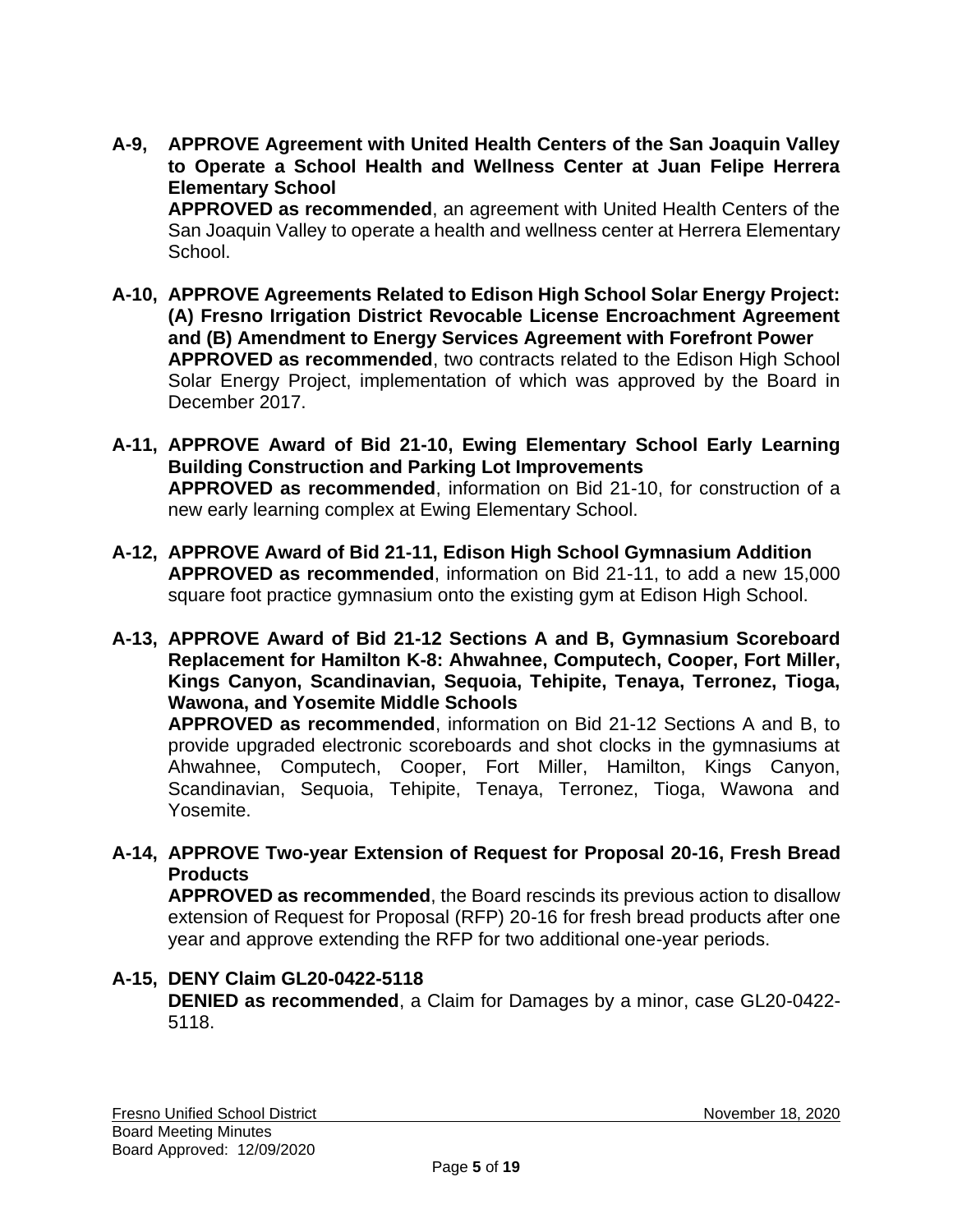## **UNSCHEDULED ORAL COMMUNICATIONS**

For the record, seven submissions of public comment were received for Unscheduled Oral Communications. They are as follows:

### **1. Emma Amann**

I am a parent of a 3rd grade GATE student at Yokomi, and a second grader at Yokomi who I was hoping to have tested this year so she could do GATE next year.

I have reached out to different people within the district, as well as the GATE office itself, multiple times over the last couple weeks and received no answer besides "Our public statement is that there are no current plans for gate testing."

Today I received a different answer from the district. Someone in the curriculum dept told me that the lack of direction and communication at the GATE office is due to the fact that GATE testing is a "board office decision." And since the Board hasn't greenlit anything for GATE, nothing has been put on the table and no plans have been made.

How does the District plan on filling the 3+ classrooms of 2nd grade at Manchester and the dedicated 2nd grade GATE classroom at Yokomi without doing any testing this year? How are parents supposed to plan ahead and apply for a transfer and for the school lotteries if there is no GATE testing? Are we just going to let an entire grade level miss out on life changing educational opportunities?

Why is COVID causing us to continue to let our children down this year? It seems like the kids are the last ones to be considered these days. Hopefully we can get an answer soon.

Emma Amann, FUSD Parent, 559-250-7779.

#### **2. Nathaniel Stiers**

I think the fact that a Fresno High School Alumni started a petition to KEEP the mascot is proof that it needs to go.

If you more closely associate an obviously racist mascot with high school football games, "tradition" and school pride, than you do with the actual human beings whose image and culture are being appropriated, then that is proof that Fresno High School failed you by their continued use of this imagery.

By continuing to use this image as your mascot, you are teaching another generation that it is ok to appropriate, profit from, and mock the culture of others. You are teaching insensitivity, apathy, and hatred to generation after generation after generation.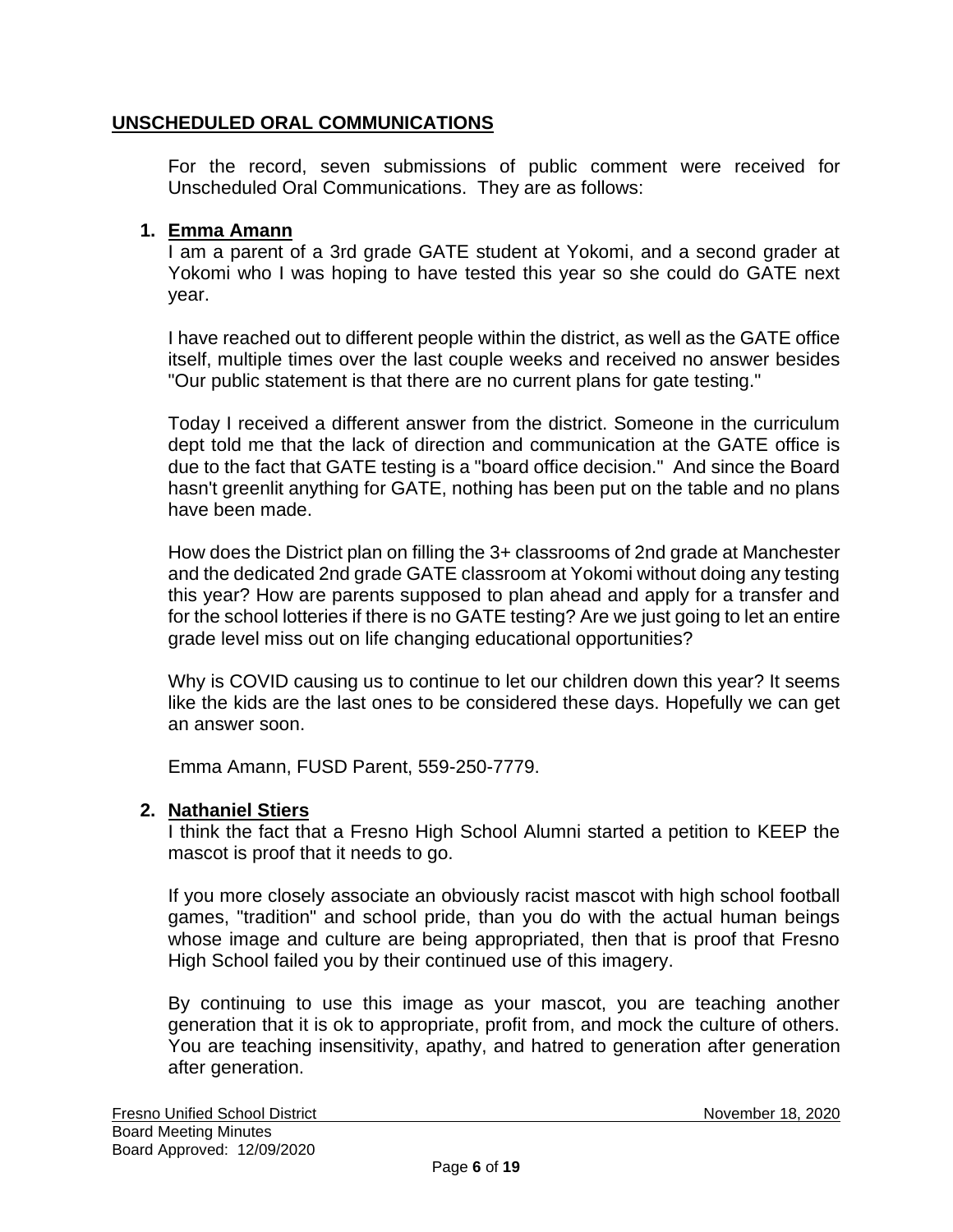If you really say you honor the people whose likeness you have appropriated then you will listen to them and discontinue the use of this image.

You are not losing your "history" by ending the use of this image, it will not be forgotten, instead, you are courageously and bravely setting the example that our future generations need.

By changing this image you are teaching our youth that when you make a mistake and you hurt someone, you admit your mistake, accept responsibility and make it right because that takes actual courage, respect, strength, and pride. -Nathaniel Stiers, 559 392-0349.

## **3. Jeremy Kramer – (Voicemail Transcribed)**

Hello Board Members,

My name is Jonas and I am currently a student at Roosevelt High School. I would like to bring attention to the Fresno High mascot. I find that the mascot is extremely racist and should be replaced. The reason why I state this claim is we are generalizing what a Native American is, claiming that all them wear war paint and use hatchets. This just isn't true. There are so many different tribes of natives and each is unique in their own way. I would like to add that 32% of Native Americans are under the age of 18, 65% of Native youth are highly offended by Native mascots. In 1978, we passed the American Indian Religious Freedom Act which allowed Natives to, and I quote, "protects the rights of Native Americans to exercise their traditional religions by worship through ceremonies and traditional rites ensuring access to sites and use and possession of sacred objects and the freedom to worship their ceremonies. Might I add that Fresno High is built on Native American land. If we say that we are honoring the Natives by the mascot it is actually doing the opposite. I would also like to add that Fresno High does not have any kind of appreciation club or class for Natives. According to the APA, and I quote, "In 2005 the EPA called for the immediate retirement of all American Indian mascots, symbols, images, and personalities used by schools, colleges universities **(250-word limit reached)**.

# **4. Erin Deis**

#### Dear FUSD Board,

I am writing as an alumna of Fresno Unified schools, kindergarten through twelfth grade. I graduated from Fresno High in 1994.

My father taught and coached at FHS when I was a young child, and I attended numerous games, events, and the so-called "Tee Pee Talent Shows," dreaming of one day wearing the Purple and Gold myself.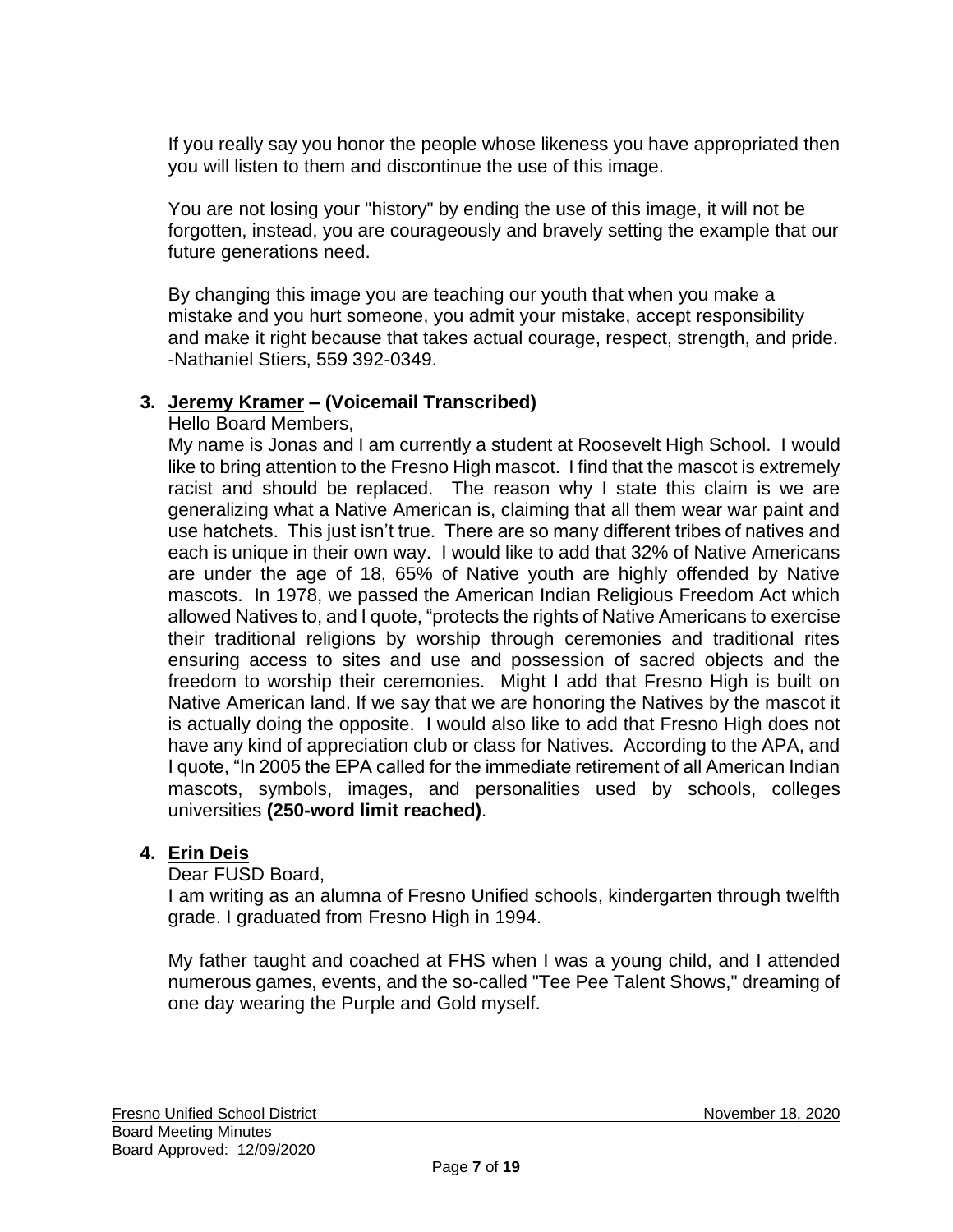As a student-athlete at Fresno High, nothing made me prouder than donning the name Warrior across my chest, and I loved when we saluted our athletic teams at the seasonal "Pow Wow Awards."

I was a member of the girls athletics club named the "Cheyennes" and my mother served on the parent group known as "Tribal Council."

After I graduated, it was thrilling to watch my younger brother wear a purple FHS football helmet decked with golden tomahawks.

There is a framed painting of Royce Hall in the home where I grew up and where my parents still live.

As sports editor of the Owlet student newspaper, I even wrote an editorial in the early nineties, explaining why I thought it was ridiculous for teams and schools with mascots like the Warrior to have to change them.

I say all of that today, to let you know how much Fresno High meant to me. I loved being a Warrior.

However, after I exited Royce Hall, my own education and evolution continued, and now I know better. I learned what I wish I would have known 25 or honestly 44 years **(250-word limit reached)**.

#### **5. Lana French**

Good Morning Folks: Since sports teams travel to other communities and publicly display a chosen mascot it is appropriate to keep an open mind and consider all input whether the commenters are "locals" or not.

Depicting the "Warrior" image is perceived by Native Americans as disrespectful and sacrilegious. Raising opposition to the request to remove the image by deflecting reveals a hardened heart with an underlying agenda.

Suggest keeping "Warriors" as the team name and change the Native American "Warrior" image only. Everyone likes money how about \$\$ (cash)? \*\* (stars)? Star Warriors!

It is good to bring resolution and just maybe some joy into these times for each other.

Lana French

#### **6. Christine Saviez**

I graduated from FHS in 1990. Even as a 15 year old girl in 1987 I thought the mascot was racist and offensive. I brought it up to faculty but my voice was dismissed and silenced and I was forced to internalize that pain. I'm Mexican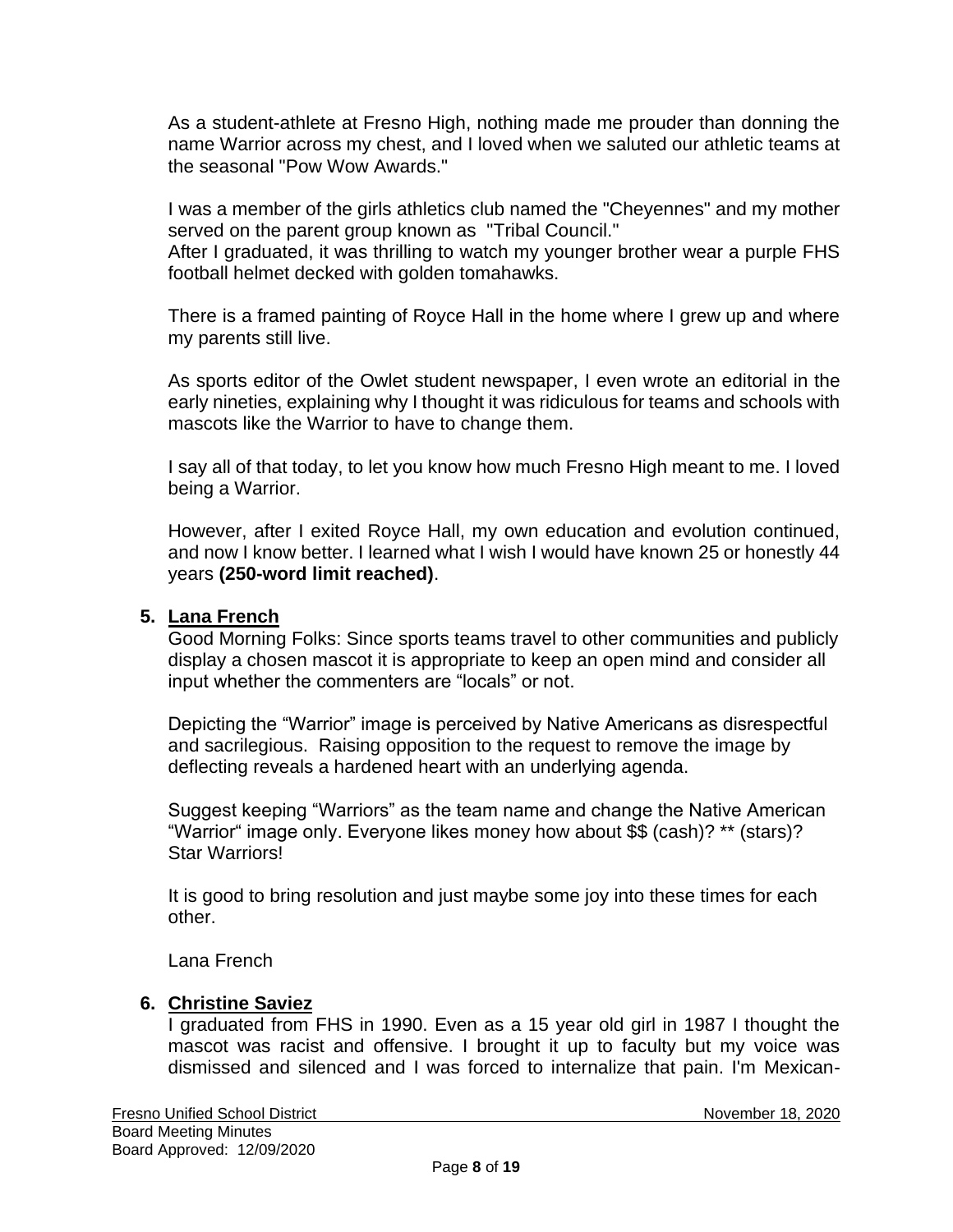America, and like most Mexicans, my roots are indigenous. The mascot's profile looks like my uncles.

The fact that FUSD has not changed the mascot is evidence of your White Supremacy. When I went away to college in 1990, my college roommates saw my FHS graduation cup with all the names of my classmates on it. On the front of the cup was the Native American warrior in full headdress. One of my roommates grabbed to cup, and with her mouth open in shock said, "Using Native Americans as mascots? That's hella racist. Objectifying Native Americans." I explained to her that I had no control over the mascot and she sat there shocked shaking her head. My other roommate shook her head at me and immediately left the room. Remember this was 30 years ago in 1990. The fact that FUSD uses Native Americanas as mascots is one of the reasons people think Fresno is a hick town run by a bunch of racist red-necks.

As far as the argument that the mascot "honore the courage of Native people", well then why don't we see Jewish people put as mascots? Jewish people are courageous, brave, honorable, and good. In fact many of the Resistance fighters **(250-word limit reached)**.

# **7. Sandra D. Wilson**

The Native American culture and history has long been minimized in the classroom. Generations don't even know or understand the genocide that occurred right here in our nation. Natives are characterized through media for almost 100 years as the savage villains. These small images scattered throughout the US in schools, teams and businesses are sadly the only attention left. If these images serve as a reminder that Natives exist and may cause those to ask the question, who are they, and more importantly research and discover one of the most influential culture in history, it's worth the preservationtion of the images. I hope this campaign to eliminate images of the Native American from view is not an attempt to erase the beliefs, history, and culture. I thought knowledge and education were power. How can erasing the past obtain a place in our educational future.

# **B. CONFERENCE/DISCUSSION AGENDA**

## **B-16, HOLD a Public Hearing in the Matter of the Carter G. Woodson Public Schools' Renewal Petition**

For the record, the Dr. Linda Scott of Carter G. Woodson had an opportunity to present.

For the record, the Public Hearing in the Matter of the Carter G. Woodson Public School Charter Petition was opened at 6:13 p.m.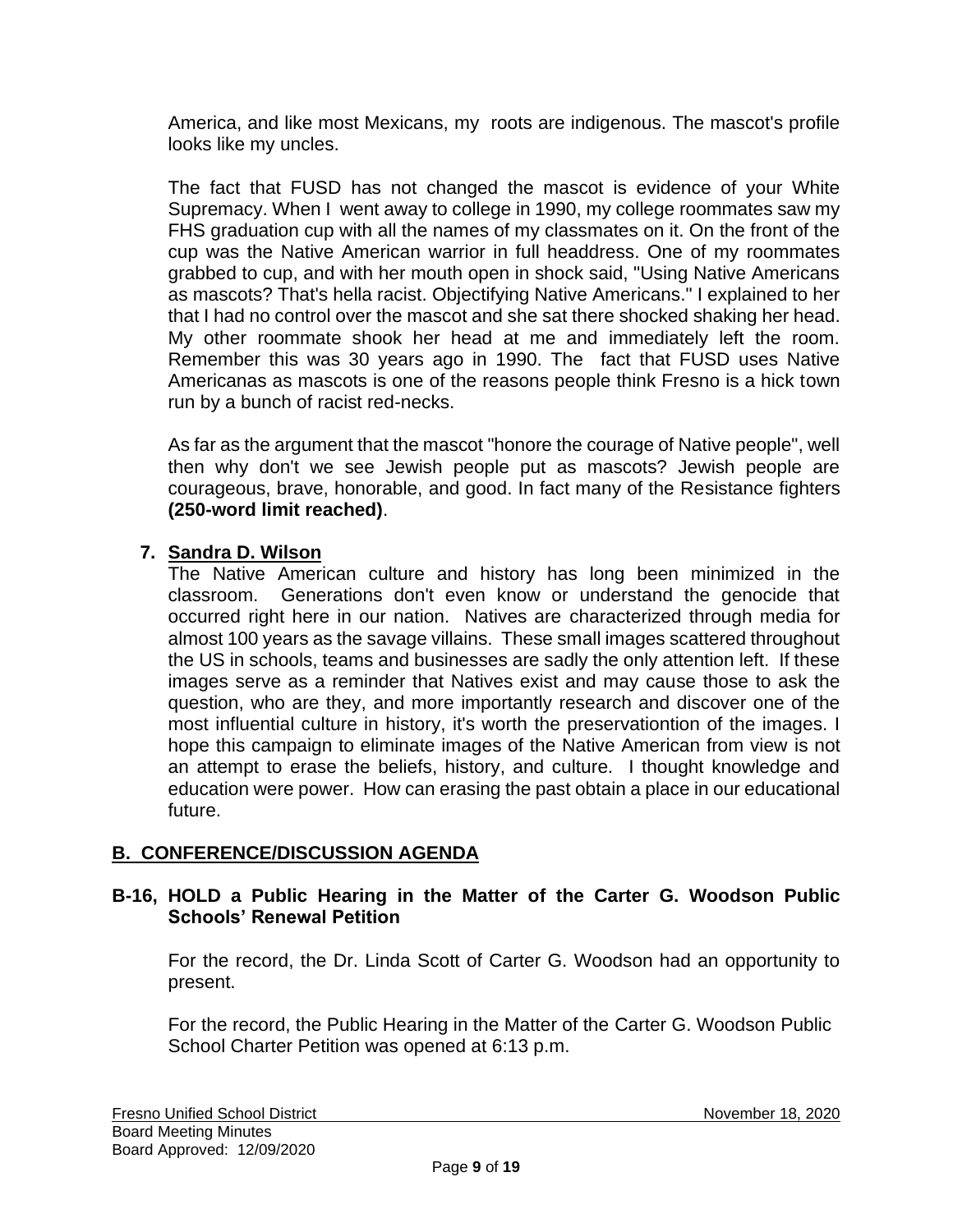## **OPPORTUNITY FOR PUBLIC COMMENT**

For the record twenty-three submissions of public comment were received for Agenda Item B-16. They are as follows:

### **1. Elaine Bulgara**

To whom it may concern:

I'm the parent of Timothy Carrisalez. As a parent I absolutely love what Carter G. Woodson Charter school is all about. I can tell they strive for the very best in helping to flourish my child's academics. They have been and continue to be great role models and encouraging our children to be their very best. I am very happy to say my son's grade and his enthusiasm for school has excelled at this school. They make it fun, so with a child's who may have trouble with their attention span finds it interesting and in return they learn. I was so very proud to hear my son ran for the student body. I can attest that this school has had a positive influence on my son who is normally more introverted. The school obviously has had a great impact on him and has made him feel inspired to want to be apart of the greatness at this school. I can't say enough the teachers, staff, and the principal Have been so very kind and supportive in every way. I ask that you please continue the accreditation of this school. Let them continue to serve our community by giving the best education to our children! 1m one of many parents that can attest to the positivity see in my son because of this great school

Sincerely, Elaine Bulgara.

### **2. Arthuro Olivares**

To whom it may concern,

My name is Arthuro Olivares. I graduated in 2020 from Carter G Woodson Multimedia Public Charter School. I was one of the student founders when it first opened for my freshmen year. I came from Hoover and I had lots of trouble my first week there. A friend recommended me to Multimedia.

Throughout my whole four years of being at Multimedia, all they have done is help me and many other students. The teachers and staff have helped me and other students after school when we needed help. Even took time out of their prep periods and on weekends to help us. In bigger public schools, I really never had help like how they helped me and other students. The teachers there were the best teachers I ever had. They always helped with great advice with life and in school. I joined their sports program and they really kept me out of trouble. I believe that you should keep this school open because they can help a lot of other students who have trouble with bigger public schools. I'm in college now because Multimedia helped me get there. I spent my best years here at Carter G, Woodson Multimedia. Sincerely, Arturo Olivares.

# **3. Veronica DeYoung**

Dear Carter G. Woodson Teachers & Staff, Thank you for helping my son get through this school year. I know it has been a difficult year due to COVID. Your dedication & continuous support to students &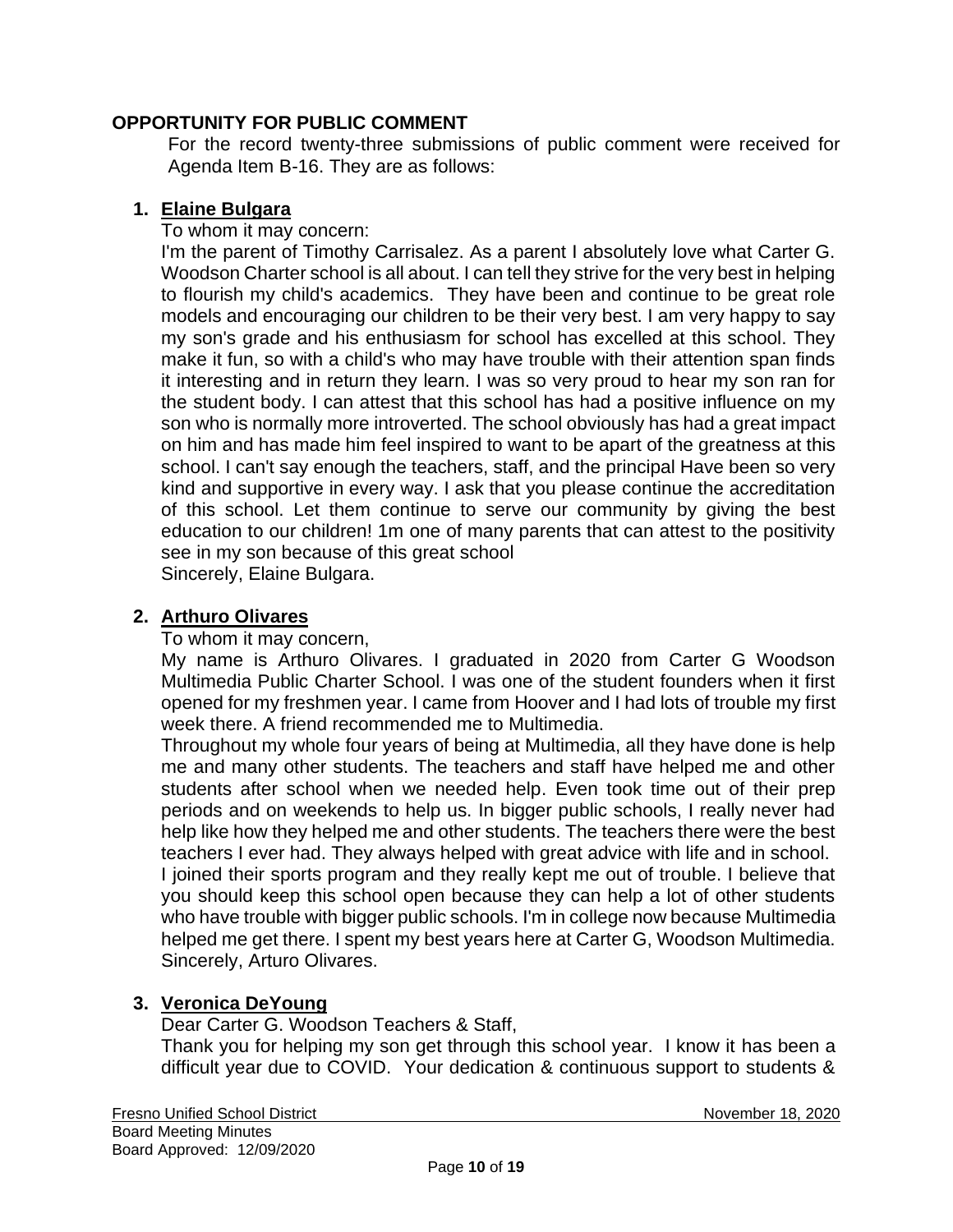families is very much appreciated. My son Drion is looking forward to graduating from Carter G. Woodson in the future. Thanks Again! Best Wishes, Veronica DeYoung, 559-473-6787.

# **4. Rayvn White**

My name is Rayvn White I Attended Carter G in the year of 2015. I really enjoyed the staff they are very hands-on when it comes to education and building a relationship with their students. Going to school, my peers and I felt like family as well as my peers. Since then, I've gone on to college and became a Medical Assistant. I still remained in contact with some of the staff there. I appreciate all of the staff there and i truly feel if it wasn't for the care and compassion, they showed me during a really trying time in my life, I wouldn't have graduated. The love and support the staff at Carter G has shown me is amazing and inspiring! I think it's very important for students to feel supported by staff and teachers. I'm so appreciative for the support and education I received at Carter G. I've never been to a school where I knew all of my teachers cared about my education and truly wanted me to succeed in life. There was always someone to talk to on campus. Teachers and staff there always made learning fun and involved themselves in school activities. Going above and beyond was never an issue at Carter G the staff & students worked together to make it a fun & safe learning environment and I truly appreciate them for that. The relationship I've built there will forever mean so much to me and have a lot to do with **(250-word limit reached)**.

# **5. Sandra Souza**

My Name is Sandra Souza and I Went to Carter G Woodson Multimedia for my Sophomore year to my Senior year. I graduated from Carter G Woodson Multimedia school in 2019. I didn't want to be on Home Studies anymore so I found out about the school through a friend and I decided to enroll and go there for the last three years of my high school years. I attended Carter G and I learned so much from the teachers there. They always believed in me and they knew me very well. They always pushed me to keep going and to not give up. I always had good grades; I was the only person who got accepted to Fresno State college. They were so proud of me and I wouldn't have done it without them always being there and pushing me! I always learned new things while going there, especially on computers. I would learn how to design art on a computer and make music. I remember I would go and record all the games and edit videos. There's so much to learn there if you really want to learn I was always willing to try new things. Now that I've graduated, I've been attending Fresno city college for a year and I am taking a semester off and will be back in Spring! My goal is to finish another year of college and transfer to Fresno state. But, right now I'm currently working and trying to help myself grow **(250-word limit reached)**.

# **6. Traunell Moreau**

My name is Traunell Moreau, I attended and graduated from Carter G Woodson Multimedia. I went to Carter G Woodson Multimedia my freshman, sophomore, and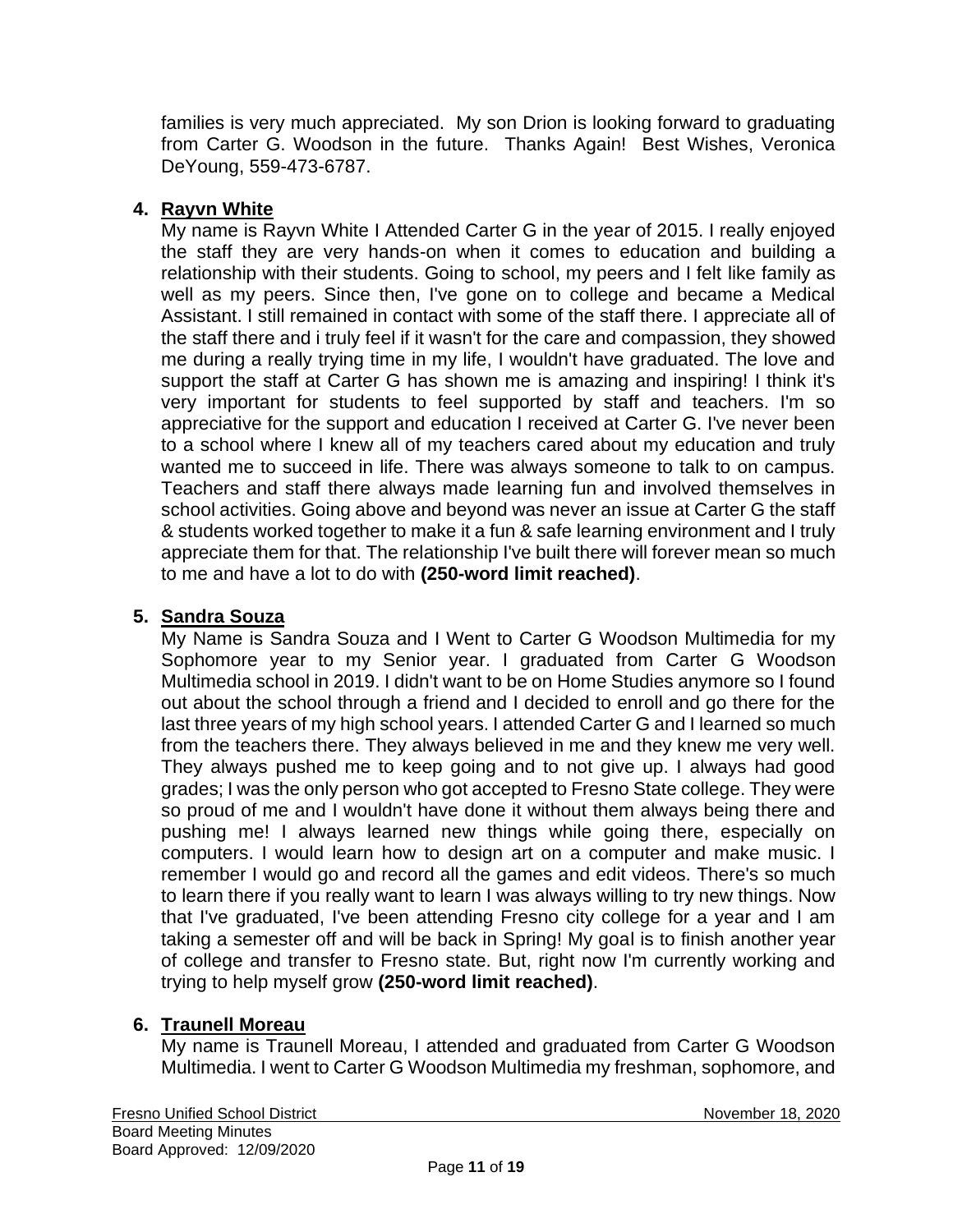senior year. What I liked about Carter G Woodson Multimedia is that they have great teachers and they make the work easy just by the way they help you out. Another thing I like about Carter G Woodson Multimedia is that they want all their students to be successful. Also, they want to prepare you for the next chapter of life after high school. What I'm doing now after high school is working and planning on attending college in 2021. Thank you, Carter G Woodson Multimedia, for the great years I spent there.

# **7. Isaiah Martinez**

My name is Isaiah Martinez. I am an alumni of Carter G. Woodson Multimedia, I attended my freshman to junior year there. l went to Carter G. because I was behind in school and wanted to catch back up. l also came to this school as a way to get my life back on track because felt as if I couldn't handle it being at the time. I remember having great experiences with my friends that I made there and also the teachers I had such as Mr. Lopez was my basketball coach and he was my biology teacher for a little before he became my P.E teacher, helped me realize that if I put in the work, I can achieve any goal I set for myself. Another teacher that made an impact on my years at Carter G. was Mr. Johnson was my art teacher and my computer teacher. He helped me by providing me with an important skill set that I am still using to this day and even more now because of the social distancing learning. The basketball team has helped me grow as a person because I saw this team as a family and we built bonds between us that skills stand to this day. It also helped me really take pride in my school work so I was able to stay on the team and the person I was becoming. Today I am currently attending Clovis Community College Working on becoming an athletic trainer. If **(250-word limit reached)**.

# **8. Steven Bosquez**

#### To whom it may concern,

My name is Steven Bosquez, I am currently enrolled at Carter G. Woodson, and I have been for 3-4 weeks now. I really enjoy my new School. The teachers are good and do their job good. We meet two days a week and do all our work in class, which is nice and easy. Homework can be overwhelming. I can't wait to go back to school and meet all my teachers in person. I say, overall, Carter G. Woodson is a very good school and I hope I do better here than my last school. They keep us accountable here with a contract we have to sign every month, which is cool.

Thanks for all you do for us kids. Steven Bosquez 9th grader.

# **9. Melanie Garcia**

Carter G. Woodson Charter school has helped me for the past year or two that I have attended. Before I was accepted in Carter G. Woodson I was dropped from 3 previous schools because of my grades. Since I came to Carter G.

Woodson my grades have went up and I am finally on track to graduating. Before Covid-19 started I was very fond of their independent study classes. Their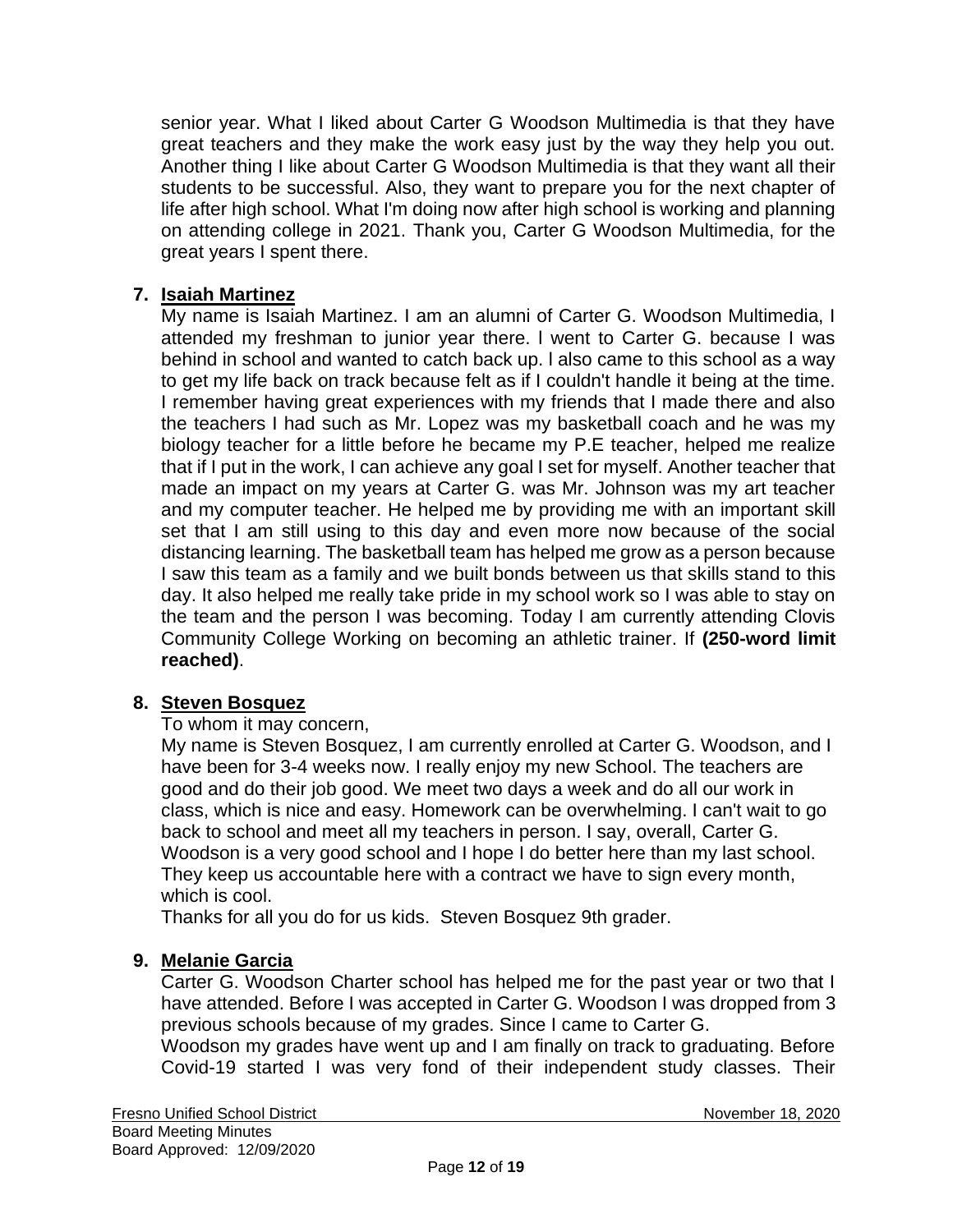independent study classes have helped me to still be in a class setting while not being overwhelmed by being there every day. Online and regular high schools were not beneficial for my mental health. Regular high schools made my anxiety and depression unbearable to concentrate on school work. And online school wasn't the best option for me because, my depression was still getting the best of me since I was not getting any socialization. At Carter G. Woodson, I was able to get the best of both worlds. Carter G. Woodson provides a small class setting two days out of the week if the student enrolls into the independent study program. I am more than sure that there are students going through similar situations as me. I believe Carter G. Woodson can help those students that have been pushed aside due to their mental health not allowing them to do their best when it comes to their academics. The staff at this school puts their all into helping their students succeed when all odds are against that student. Sincerely, Melanie.

## **10.Wendy Garcia**

#### To whom it may concern

I am a Carter G. Woodson parent writing this letter of appreciation to show how much Carter G. Woodson means to me. When my son first started middle school, he was doing really good until he started getting bullied by someone he just met. It got to a point where my son started getting depressed and did not want to go to school anymore. My cousin had told me she had the same problem with her son. She told me she took her son to Carter G. Woodson and they both really liked it, so I decided to give the school a try. I have seen my son on his Zoom classes and seen how nice, helpful, and patient all the teachers are with all their students. My son is doing very well in all of his classes. We both like Carter G. 'Woodson and are so happy that Carter G. Woodson was there.

#### **11.Cherie Rodriguez**

Just want to thank you Carter G Woodson teachers and staff. Me as a parent, I feel you guys are doing a great job during this time in transitioning due to the corona virus working with the students and us parents as well. Reaching out to us letting us know our kids updates and etc. and taking the time for the kids most of all to make sure they are in the right direction with their online education. Thank you Very Much.

#### **12.Johnny and Priscilla Bosquez**

My name is Johnny and Priscilla Bosquez, parents of Selah Lucio and Steven Bosquez. My children have been at Carter G. Woodson for now 3 weeks. My experience with Carter G has been a delight. Since the first day I called, the Registrar Anna was on it, very sweet, respectful young woman. Very helpful and had my kids transferred in a couple of days. She knows her job and does it well. The Counselor Karen was very responsive as well and emailed us the next day after registering my kids. She emailed us, there teachers, there emails and informed us if we needed anything to let her know and she would help us. We emailed the teachers and most of them emailed me back that they will keep us in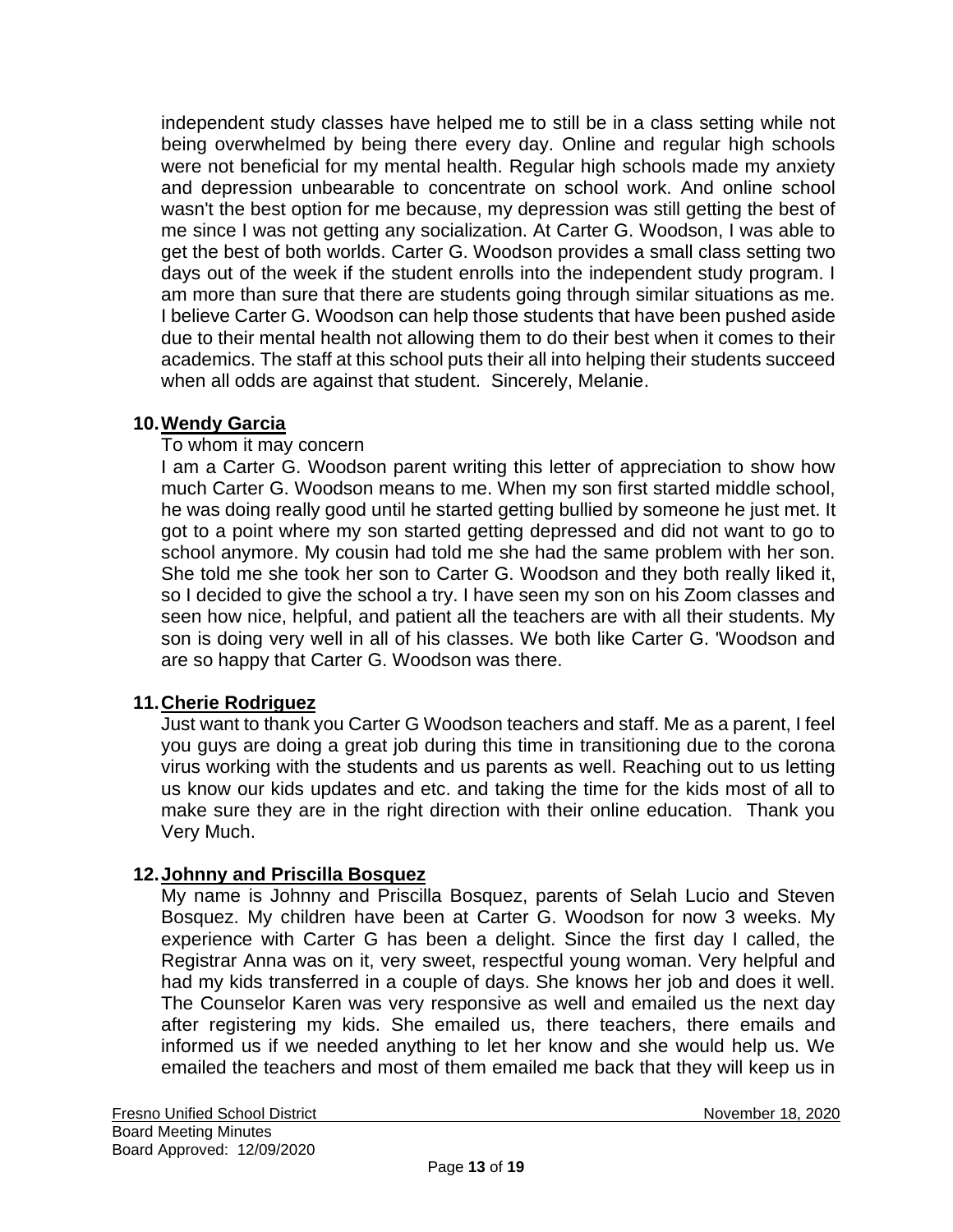the loop about our kid's interactions and involvement in class. Speaking to our children, they like their new school and hope to get better grades then the last school. They cannot wait to go back and look forward to meeting their teachers in person. We have a great experience at Carter G. Woodson so far.

Keep up the great work Carter G. Woodson! Thank you for your time.

Johnny, Priscilla Bosquez, mother of Selah Lucio and Steven Bosquez.

## **13.La Toya Rowe**

My name is La Toya Rowe parent, of Emerald J. Mejia. Emerald has been attending Carter G. Woodson since her Freshmen year and we honestly love the environment and the smaller class atmosphere. Emerald is much more relaxed and comfortable when navigating through the school versus a larger school campus and the larger school crowds. The teachers are engaged as well as the counselors, principal and all the way down to the receptionist. As a single parent it gives me comfort in knowing that my daughter is surrounded by people who not only care about her grades but, about her growth, career goals, her safety in how she gets home and in her involvement in school roles. We are proud of the positive influence that Carter G. Woodson has on our family and we hope many more families can receive this type of positive experience when they walk through the doors of Carter G. Woodson.

#### **14.Lois Mello**

My name is Lois Mello. I am writing this letter to show my support for renewing Carter G. Woodson's charter program. I graduated valedictorian from this school. This school changed my life. I can honestly say if I went to another school, I probably wouldn't have graduated. The programs, support and help they provide their students with is one of a kind. I was lucky enough to be a student their first Medical Program class right before I graduated. I only took the medical terminology class, but I learned medical terms, how to take blood pressure manually and how to draw blood. I was also a part of the leadership program where I was class President my senior year, volunteered in the school office and in the yearly Toys for Tots give outs. This school made sure I graduated and even when I wanted to give up on myself, they showed me the potential I had. They were patient, kind and understanding. Please renew their charter so that they can continue to uplift and influence their students' lives in ways that regular schools could never. Sincerely, Lois Mello, Former Carter G. Woodson Student.

# **15.Stephen and Shannon Cahill**

To whom it may concern,

I would like to thank Carter G Woodson for all the amazing work they have done with our son Mason Nixon. He had completely failed his freshman and sophomore years at Hoover High School. We decided to place him at Carter G because our daughter had been there since her 7th grade year. Our son immediately showed much progress. He was even awarded student of the month multiple times. He graduated in 2020, and is now attending Agape college. Thanks to all the one-on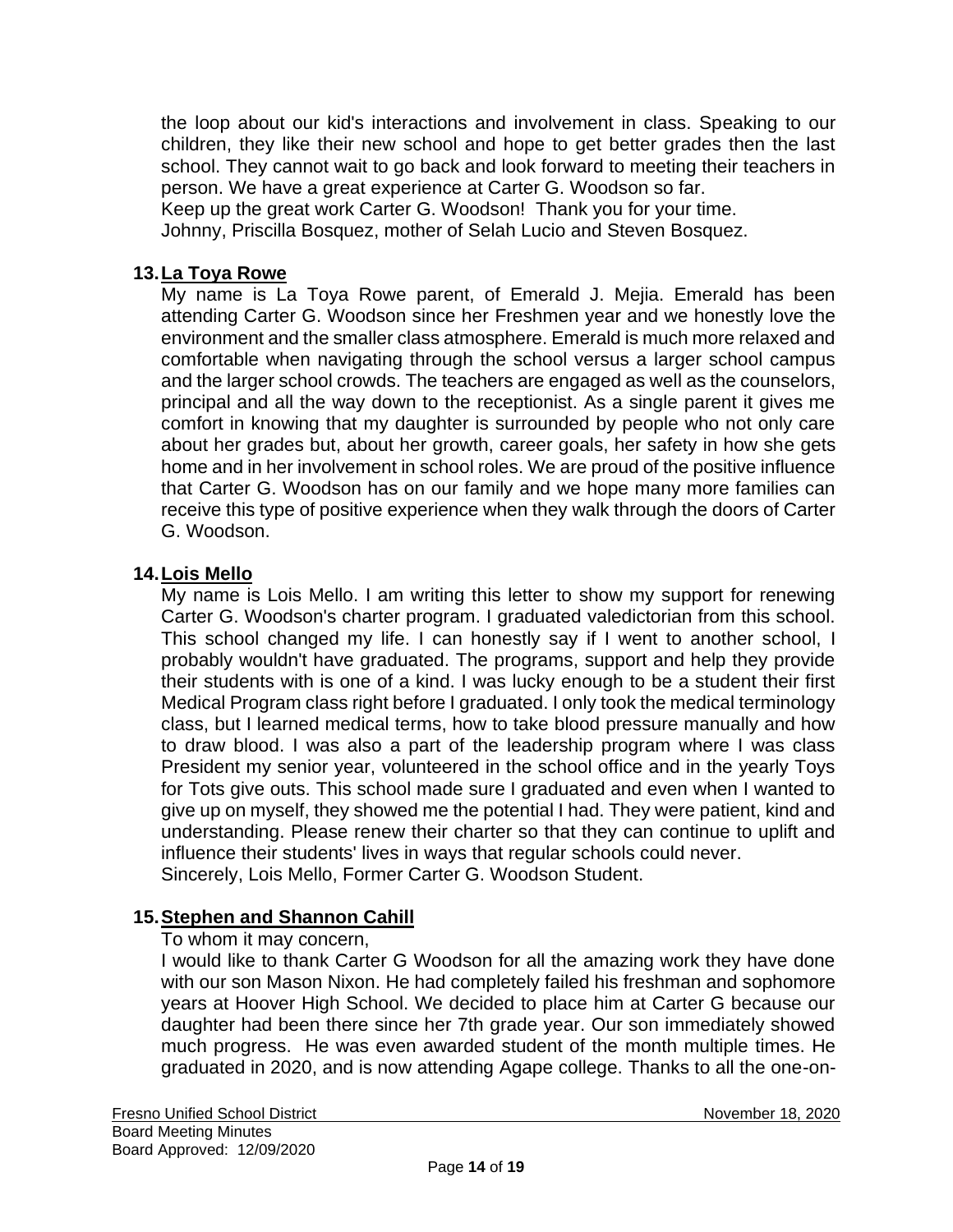one attention he received along with the encouragement and understanding. Our daughter Madison Cahill is currently in her junior year. She is bringing home A's and B's. Carter G is an amazing school with the one-on-one attention and encouragement she also received.

Our children are thriving, and without Carter G, I really don't think either one would have gotten this far.

Sincerely,

Stephen and Shannon Cahill

# **16.Aliah Aguilar**

Yes, I'm willing to let you know how I feel about Carter G Woodson. For me personally it's hard to get things done, right away now that I have a son that I'm raising, this school helps me have a flexible schedule to get things done, also I'm able to go to school on the days I'm scheduled and get my homework done. I also like that this school helps me with my credits because to be honest with you; before I wasn't taking school seriously but now, I realize it's what's going to help me in the long run, and I'm happy that I'm focused on school and getting the credits that I need.

#### **17.Ileana Pineda**

As a former student of Carter G. Woodson, I am truly honored to have been asked to write this letter. My name is Ileana Pineda, class of 2014 graduate.

My journey began at Woodson sometime during 201 1 . My parents moved from the neighborhood I grew up in and I was forced to leave my high school as well as all my friends. Being the new kid isn't always easy, especially in high school, I was starting sophomore year forced into a whole new high school across town. Unfortunately, my transfer was denied so for a couple months I bounced around from a couple home studies style educations schools which I was not into. I'm more of a hands-on learner and I wasn't happy with doing packets and being in school once a week. I like to be involved. So, one day by luck, I ran into an old friend whom happened to go Carter G. Woodson at the time. She filled me in about the school and suggested I check it out. I begged my mom to sign me up and sure enough, she gave in, we went in and proceeded to enroll.

As small as the school itself and population may seem, I was fortunate enough to have been part of such big greatness. During my time there, I learned so much. I gained a lot of knowledge through not just education but wisdom. Wisdom from all my fellow peers as well as the teachers, and of **(250-word limit reached)**.

#### **18.Anthony Johnson**

I am a former student graduated in 201 5 from Carter G Woodson Public Charter School, I'm writing this letter to give an update on how life is today after graduation and also my experience while attending Carter G Woodson. I started Carter G back in 2012 as a freshman, I have nothing but wonderful memories and wonderful relationships still to this day with the staff and students at Carter G. Woodson. While I attended school there, staff always made the effort to ensure students we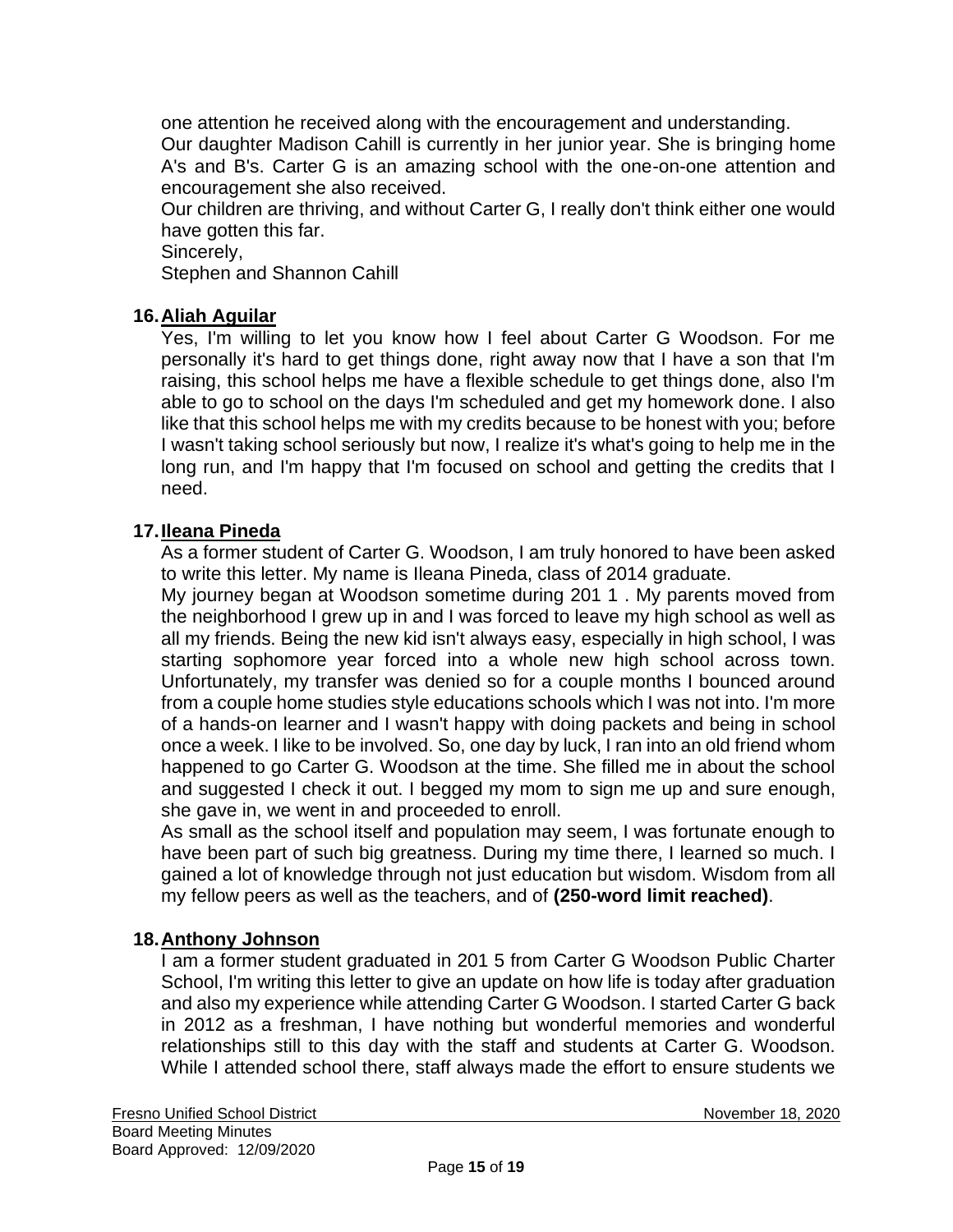performing their best, staff encouraged us to never give up as well as took the time to make sure we understood our assignments even stayed after school and worked closely with us. The Carter G Woodson staff always ensured and made sure the school campus was clean and safe for the students there. I graduated Carter G Woodson in 2015. I went on to attend Milan Institute school of Fresno where I became an aesthetician, I now own my own business in Fresno, California doing what I love I don't think I would be where I am if my teachers at Carter G didn't instill in me never to give up on my dreams, and that every and anything is possible, and picking me up when I felt like giving up Carter G will always be Home to us former students.

-Anthony Johnson 2015 Graduate

# **19.Melissa Ou**

Hi to anyone readying this, I wanted to talk about why Carter G Woodson saved my life. In many ways the school has changed me for the better especially the staff, when I first went to Carter G Woodson I had little to no people skills and just never wanted to be around anyone. The amazing things that the teachers and students showed me in two and a half years molded my life, if you feel your life is hard and you don't have anyone to talk to, you're worth more than that in the eyes of the faculty, they care and they actually do want to see everyone thrive in life. It's also made my life easier because I was working, going to school, and babysitting all while getting ahead of my classes and schoolwork. Always remember to give what you expect; respect goes a long way, it's not just a school for me, it was my second home and for some people it's definitely appreciated. In my experience the years went by fast and it did have its hiccups but don't let any of the discourage you guys. I will never forget the impression every soul that has stepped into my life there has left.

# **20.Syphounh Roberts**

Carter G Woodson was an amazing school for me. I looked into going to the school because I heard that it was a great place to start over. Once I started there, I loved it. The staff were great mentors and looked over me like I was their kid. They made sure I had the help I needed. If I had a problem, they took the time to sit with me and figure it out. Since graduating, I've married another former student from the school. Now we currently live in Alaska as he serves in the Army. Overall, I really thank the school and all the staff members for helping me finish school. They pushed me to work as hard as I could and I wouldn't have graduated if it wasn't for them. I've recommended the school to lots of my younger family members, as I would for any other kids looking for a great school.

- Sincerely,

Syphounh Roberts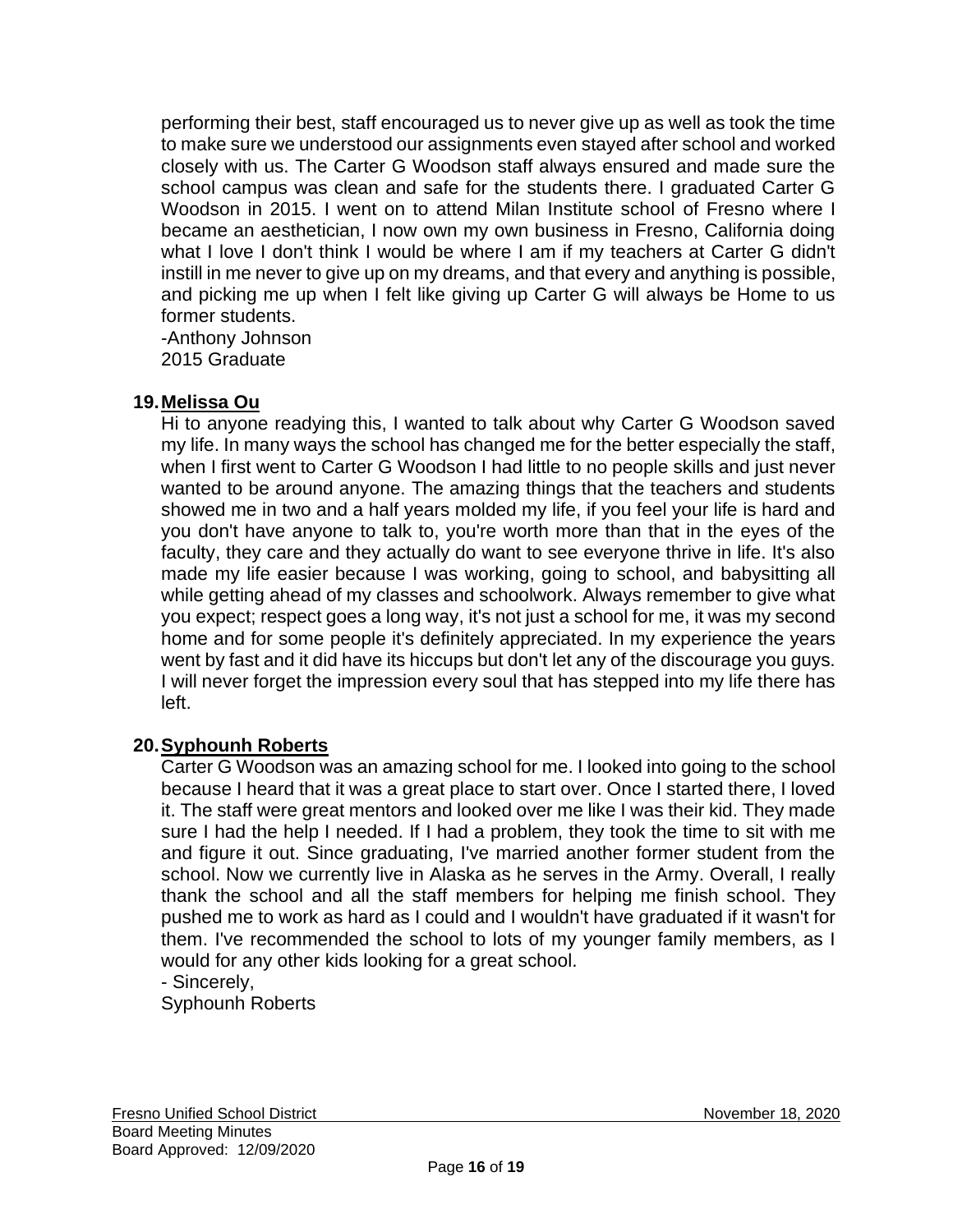## **21.Jabaree Means**

MY name is Jabaree means and I go to Contex G multimedia, one reason I like carter Gimultimedia because its not a lot of People So I get move help from teacher

Jabarce Means  $11 - 12 - 20$ 

22. <u>Madison Cahill</u><br>My name is Madison, I go to Carter C,<br>Woodson Muttimedia. What I like about Wastern Multimedia. What I like about<br>Carter G. is that it is a small campus,<br>with not too many stadents, but lerged<br>few. I like that my teachers can<br>work I on I with me are help<br>me, they're very helpful. me, they're very helpful.

#### **23.Lizeth Casillas**

I enrolled at Carter G. Woodson Public Charter High School, because I was struggling with regular high school. I was very unhappy that my grades started to slip. My sister who graduated with the class of 2016 at Carter G. suggested I should enroll there. She spoke highly of the school that she convinced my mother to let me drop out of Sunnyside and enroll at Carter G Woodson. I started in my second semester of my freshman year; I was very behind that I was assigned to afterschool tutoring for extra credit to catch up. I can honestly say, it was the best decision I made regarding my education and mental health.

I could immediately feel the shift in atmosphere just in the first month I was there. I appreciated that the staff and teachers were really kind and welcoming, their smiles weren't forced and actually made you feel like you belonged. It made me look forward to going to actually going to school to learn every Tuesday and Thursday. I liked the everything about the school. The campus, the classes, the teachers and staff, even the students. I liked that the campus was small because it was easy to learn and navigate through. I liked that the classes were compact because I had more one on one with my teachers and I was able to learn more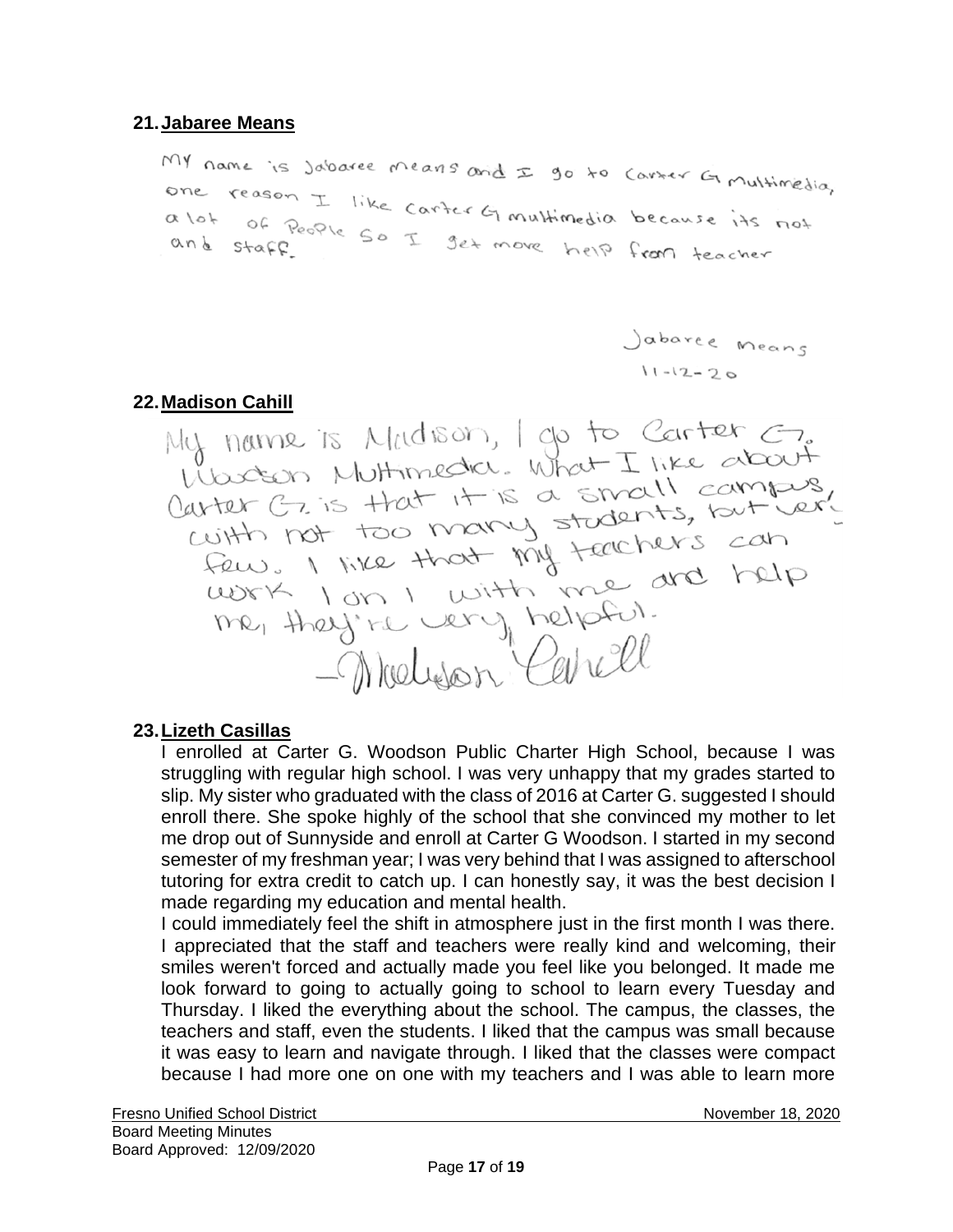than I was able to before. I liked that all the students kept to themselves and did not cause me any **(250-word limit reached).**

For the record, Board Members had questions/comments pertaining to the presentation provided by the petitioner Carter G. Woodson. A summary is as follows: Thanked the petitioner for reaching out to students that do not thrive in a regular public-school setting. Requested the material which shows data be provided in larger font. Requested clarity as to demographic breakdown of special education students. Asked if all students receive transportation and if students come from Fresno Unified only or from other districts. Requested clarity as to how many students chose to go into the military. Asked if Carter G. Woodson tracks Armed Services Vocational Aptitude Battery (ASVAB) scores of students going into the military. Dr. Linda Scott was available to provide clarity.

For the record, the Public Hearing in the Matter of the Carter G. Woodson Public School Charter Petition was closed at 6:35 p.m.

# **B-17, PRESENT and DISCUSS the Special Education Update**

# **OPPORTUNITY FOR PUBLIC COMMENT**

For the record, zero submissions were received for public comment on Agenda Item B-17.

For the record, Board Members had questions or comments pertaining to Agenda Item B-17. A summary is as follows: Requested a status check on digital resources for psychologist and teacher use. Requested clarity as to students that prefer distance learning to in class learning. Requested clarity as to if staff have raised further concerns regarding safety. Asked student panel member if she had any advice for the district and board members. Expressed appreciation for the presentation. Requested clarity as to how numbers on slide No. 11 compare to pre-COVID. Encouraged communication between district and families. Commended student panel members for their input. Thanked teachers on panel for their feedback. Requested clarity pertaining to how often engagement, similar to this evening's panel, is taking place. Recommended staff improve communication to families. Requested an example of when feedback from families was taken and changes were then implemented. Recommended more rapid cycle responses be implemented. Asked how assessments have been affected during distance learning. Requested clarity as to how the district is supporting case managers. Requested staff to make sure students and teachers have the resources they need. Requested to hear from Regional Instructional Managers and other staff regarding celebrations and struggles. Brian Beck, Special Education Team and panel members were available to provide clarity.